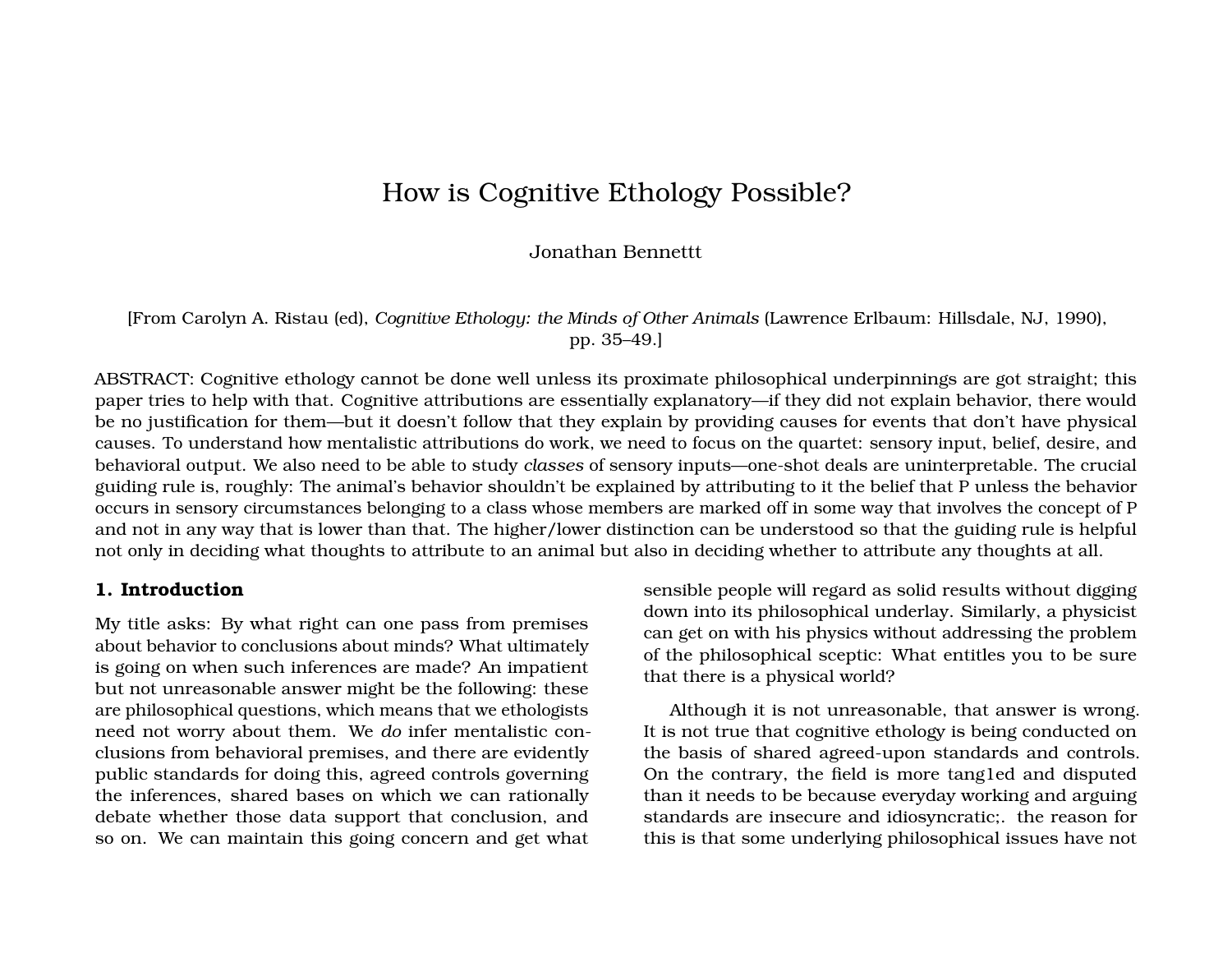been properly addressed. I apologize for the dogmatic tone of this statement, but the issue is urgent and important. What is at stake is the integrity of cognitive ethology as a field of intellectual endeavor; and because I do believe in it and think it important, I want to see it equipped with solid enough foundations to support a respectable, coherent, disciplined practice.

That doesn't mean that the foundations need to be explored all the way down. For example, I see no reason why cognitive ethologists have to concern themselves with the issue of mental/material dualism; they can be agnostic about whether inferences from behavioral premises to mentalistic conclusions start inside the physical realm and end outside it. But some fouhdational issues have to be faced.

#### **2. Mind as explanatory**

We look at behavior and conjecture that the animal has certain thoughts. Minimally, we conjecture that it wants X and thinks that what it is doing is a way to get X. (l assume without argument that belief and desire—thinking that P and wanting it to be the case that Q—lie at the heart of the cluster of cognitive states that we might attribute to animals.) The first question to be faced is this: In attributing cognitive states to the animal, do we purport to explain its behavior? Yes, for two reasons.

**(1)** The first is strategic. Our inferences from behavior to cognitive states are intelligible if the conclusions are meant to explain the behavior. For then our procedure falls into the familiar pattern of an inference to the best explanation, like the inference from the fact that the lights went out to the conclusion that a fuse has blown. If, on the other hand, our attributions of mentality don't purport to explain what they are based on, it is hard to see what the 'basing' can consist of.

It might be suggested that what is going on is aesthetic; we look at various specimens of animal behavior and ask ourselves: 'Don't we feel comfortable applying such-and-such cognitive language on the basis of this?' If cognitive ethology were thus merely a matter of inviting one another to respond to the stimuli of animal behavior with the utterance of mentalistic sentences, it would not be a fit activity for competent adults. Anyway, cognitive ethologists clearly don't see their work in that way; on the contrary, they look for conclusions that are supposed to have some chance of being true because they are intellectually supported (not just aesthetically or poetically encouraged) by the behavioral data.

Well, then, perhaps cognitive attributions to animals are just ways of codifying facts about their behavior: ''When an animal behaves thus and so, in such and circumstances, we call that "believing that there is a predator in the undergrowth"'—on an analogy with 'When an animal has such and such behavioral features we call it a "rodent"' or 'When a painting is made thus and so, we call it a "fresco"'. This would reduce the language of cognition to a mere system for classifying facts about behavior. Such a system would be worth having only if mentalistic language could make descriptions of behavior shorter and more compact without loss of content. But clearly the language of cognition does not serve in that role: the required equations, with mentality on one side and behavior on the other, don't exist. And cognitive ethologists don't accord it that role. They think (rightly) that facts about what an animal thinks and wants can help to *explain* how it behaves; and such facts couldn't do that if they were themselves really just facts about how animals behave.

Given those failures, I conclude that what we say about the minds of animals is meant to help explain how they behave.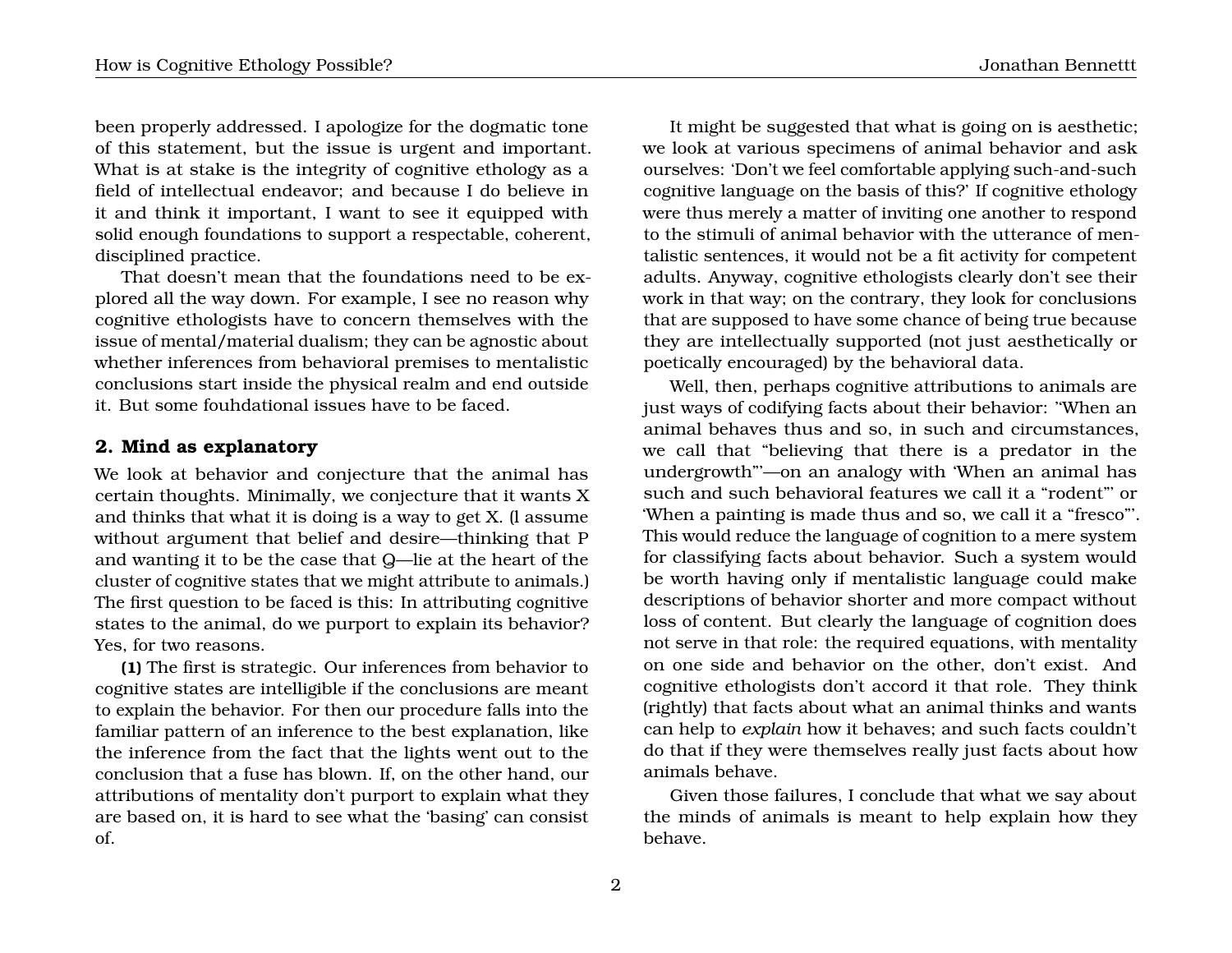**(2)** The second reason for this conclusion is more specific and detailed. The link between thought and behavior essentially requires that thought includes *desire*: No information about what an animal thinks, remembers, concludes, or suspects has the slightest bearing on its behavior except in combination with facts about what it wants. And the concept of desire—or its parent concept, namely goal or purpose—is *essentially* explanatory. Some theorists have not seen this. They have tried to explain how one might arrive at the conclusion that an animal's behavior has G as a goal with this being understood as purely descriptive of the animal, untouched by any suggestion that the animal behaves as it does *because* G is its goal. Such attempts to analyze the concept of desire as purely descriptive and in no way explanatory have all failed so radically as to suggest that the project cannot be carried through because desire: is essentially an explanatory concept. (Nagel, 1979; Tolman, 1932, pp. 10, 13, 21.)

Let us take it, then, that in attributing beliefs and desires to animals we are trying to explain their behavior. What kind of explanation can this be?

The most natural answer is: causal explanation. That was Descartes' view of the matter. He thought we could be entitled to attribute thoughts to others only if their behavior could not have been caused purely by their bodily states; because he thought that the behavior of nonhuman animals could all be physicalistically explained, he was unwilling to credit them with having any thoughts at all.

His contemporary Arnauld (1964–1976, vol. 7) predicted that Descartes would have trouble convincing people that the behavior of other animals could be explained in purely physical terms:

> For at first sight it seems incredible that it can come about, without the assistance of any soul, that the

light reflected from the body of a wolf onto the nerves of a sheep should move the minute fibres of the optic nerves, and that on reaching the brain this motion should spread the animal spirits throughout the nerves in the manner necessary to precipitate the sheep's flight. (p. 205)

Descartes certainly wasn't entitled to be dogmatic about this. But nor was it reasonable to be confident that he was wrong, and intuitions of incredibility were worthless—as Spinoza said a few years later—given how little was known about how animals, human and other, are built and how they function. It has been made easier for us than it was for Spinoza to see this, helped as we are by microscopic knowledge of the brain's complexity and by a shift from a mechanical to a chemical and electrical understanding of neural processes.

So if we go Descartes' way, we ought to give up cognitive ethology; the physical causes of animal behavior probably suffice to explain it all, leaving no gaps that have to be filled from outside the physical realm. We don't have to like cognitive ethology to dislike this approach. For one thing, it ties the notion of mentality to a Cartesian dualist understanding of it, according to which mind is something that lies right outside the physical world and causally intrudes into it. Also, it puts the belief that people have thoughts at the mercy of the claim that their behavior cannot be physicalistically explained. Descartes thought that it couldn't, but it would be rash of us to agree with him and foolish to make that agreement our only basis for supposing that people think!

#### **3. Another kind of explanation**

I conclude that in attributing beliefs and desires to animals we must be offering noncausal explanations of their behavior. How can this be?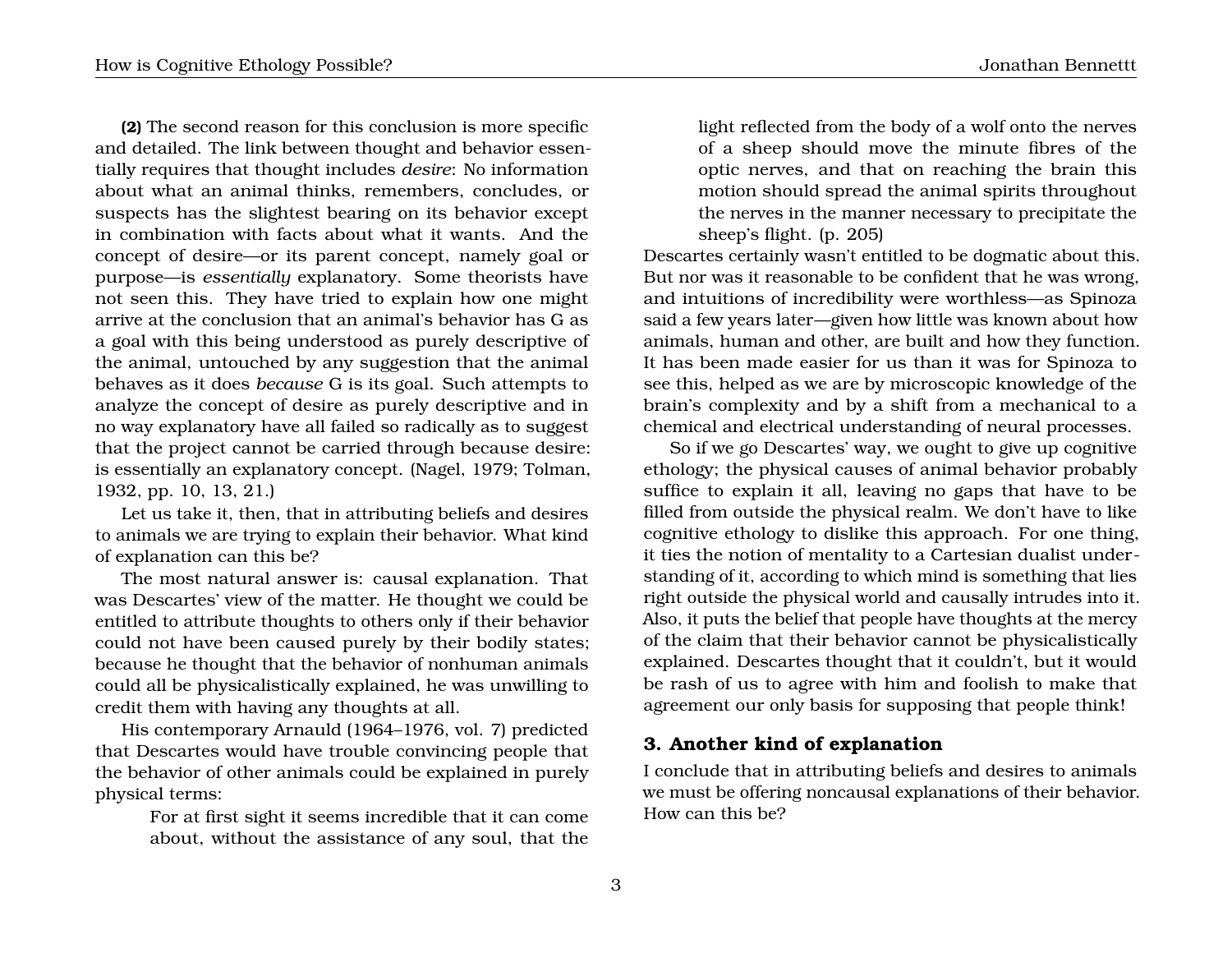Well, what is needed are fairly reliable generalizations relating beliefs and desires to behavior. The core idea is as follows (Bennett, 1976, chapters 2–4). To say that an animal is behaving with the achievement of G as its goal is to say that it is in a condition C such that: whenever it is in condition C it does whatever it thinks will achieve G. That, though vastly too simple, is the seed crystal from which a complete behavior-based theory of belief and desire can be grown. A crucial fact about it is that it ties the notion of an animal's wanting something or having it as a goal to its falling under some general truth—something to the effect that whenever so-and-so obtains the animal does such-and-such. It is precisely because a generalization must lie in the background of any desire that the attribution of desires can be explanatory:

> 'Why did the animal do A?' 'Because it thought that doing A would achieve G, and it was in a condition C such that whenever it is in condition C it will do whatever it thinks will achieve G.'

Bringing its behavior under that kind of generalization is not causally explaining the behavior. Causal explanations of behavior must always be neurological if materialism is true, and they are probably so even if materialism is false. That is, even if there are mentalistic facts that are entirely additional to anything belonging to the world of matter and things in space, it seems reasonable to suppose that the causes of such facts are always facts about brains. The alternative to this is to suppose that physical causal chains have gaps in them—gaps that are plugged by the intrusion of mental events. That is too much to swallow.

Anyway—and this is the main point—we can hold that mentalistic explanations can be genuinely explanatory and worthwhile without being forced to suppose that they are causal. The reason for this has been well enough expressed

in the literature, and I shall merely sketch it here. (Bennett, 1976, section 21; Dennett, 1987, pp. 25–28.)

Let us suppose that every move that an animal makes can be fully causally explained in physiological terms (mostly neural ones). Here is the threat we have to meet:

A mentalistic explanation of an animal's behavior involves concepts that are superficial and relatively local. Ex hypothesi there is always a properly causal explanation, using concepts that go deeper and spread wider through the physical world—concepts of neurophysiology that ultimately reach down into chemistry and physics. The latter kind of explanation is surely preferable to the former. Granted, we may sometimes have a mentalistic explanation of something an animal does and not be able to explain it physiologically, and that may give explanations of the former kind a weak sort of legitimacy. But that is the best case we can make for explaining behavior mentalistically—namely, that we sometimes have to use those explanations *faute de mieux*—so we ought to be a little embarrassed, apologetic. reticent about them, as we should about anything that we would jettison if we were smarter and more knowledgeable.

That is a good try, but it's not good enough. The fact is that our mentalistic explanations involve groupings that would be missed altogether by neurophysiological explanations. The various things that an animal does because it thinks they would lead to food may have no significant neural common factor or anyway none that they don't share with many episodes that have nothing to do with nutrition; similarly for all its moves aimed at escaping from predators, at getting sexual satisfaction, at caring for its young, at attracting a mate, and so on. Thus, mentalistic explanations of behavior bring out patterns, commonalities, regularities, that. would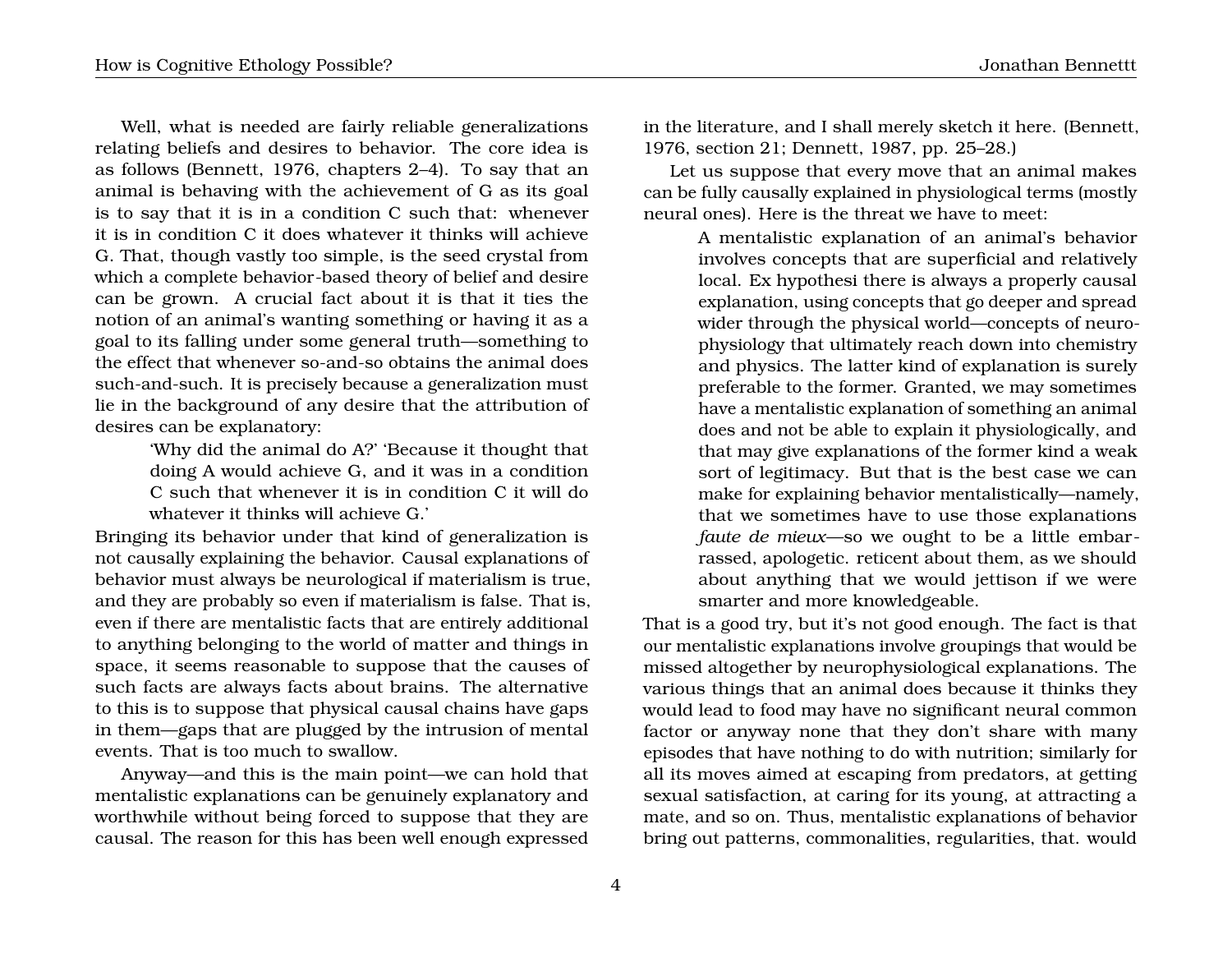slip through the net of the most densely informed and theoretically supported neurological explanations. If we are interested in those patterns (Why shouldn't we be'?), that entitles us to be unapologetically interested in the explanations that correspond to them.

Consider a situation in which an animal is threatened by a predator, and its behavior is being predicted by us, in mentalistic terms, and by a superhumanly calculating physiologist who has magical ways of knowing pretty exactly what the animal's detailed brain-states are at this moment. If our cognitive account of the animal is good enough, we may be able to predict that it will climb the nearest tree, say; but if we are less well informed, we may be in a position to predict only that the animal will behave in some way that increases its chances of escaping the predator; we might know that much without knowing any more. For example, we may not be able to rule out the possibility that the animal will lie motionless and silent. Now the superhuman physiologist may be able to predict that the animal will move just exactly thus and so: it will climb that tree in that precise manner every moment of each limb being precisely predicted. But if the physiologist isn't quite that good and can only approximate to a perfect prediction, he won't be able to predict that the animal will improve its chances of escaping the predator. He will be able to predict that the animal will make approximately such-and-such movements, which means that it will go towards the tree and then make climbing-like movements; but for all he can tell, the animal may not quite get to the tree, or may get there and move like a climber but not hold on tight enough, which means that he cannot predict that the animal will do something that is likely to save it from the predator.

The physiologist's inability to predict whether the animal will do anything to improve its chances of escaping matches our inability to say even approximately what kinds of movements the animal will make (e.g. climb, swim, or lie still). Neither basis for prediction is better than the other. They merely cater to different legitimate interests; those interests correspond to different patterns, different classifications of episodes, and that shows up in (among other things) different kinds of *spread of approximation*.

# **4. The notorious triangle**

Behavior shows what an animal thinks only on an assumption about what it wants. Behavior shows what an animal wants only on assumptions about what it thinks. This is the famous belief-desire-behavior triangle. The message that it brings to the cognitive ethologist is: What you must look for to explain your subject's behavior is a cognitive theory that involves both cognitive and conative elements, i.e. that has to do with beliefs and with desires. There is no chance at all of determining one of these first and then moving on to study the other.

But how are we to tackle them both at once? Here is a simple and incorrect recipe for doing so. Attend to a bit of behavior A and think up some belief-desire pair B-D such that if the animal had B-D, it would have done A. Attribute B and D to the animal. Then attend to a second bit of behavior and repeat the process. Continue to do this through all the animal's behavioral history. At the end of this you will have a complete story about what it thought and what it wanted at each moment.

A moment's reflection will show that this libertine procedure is worthless; it is too easy. It allows any given bit of behavior to fall under so many different belief-desire pairs that it isn't interesting or significant to pick arbitrarily on some one of them. The animal climbed the tree because it wanted to get warm and it thought there was a fire up there;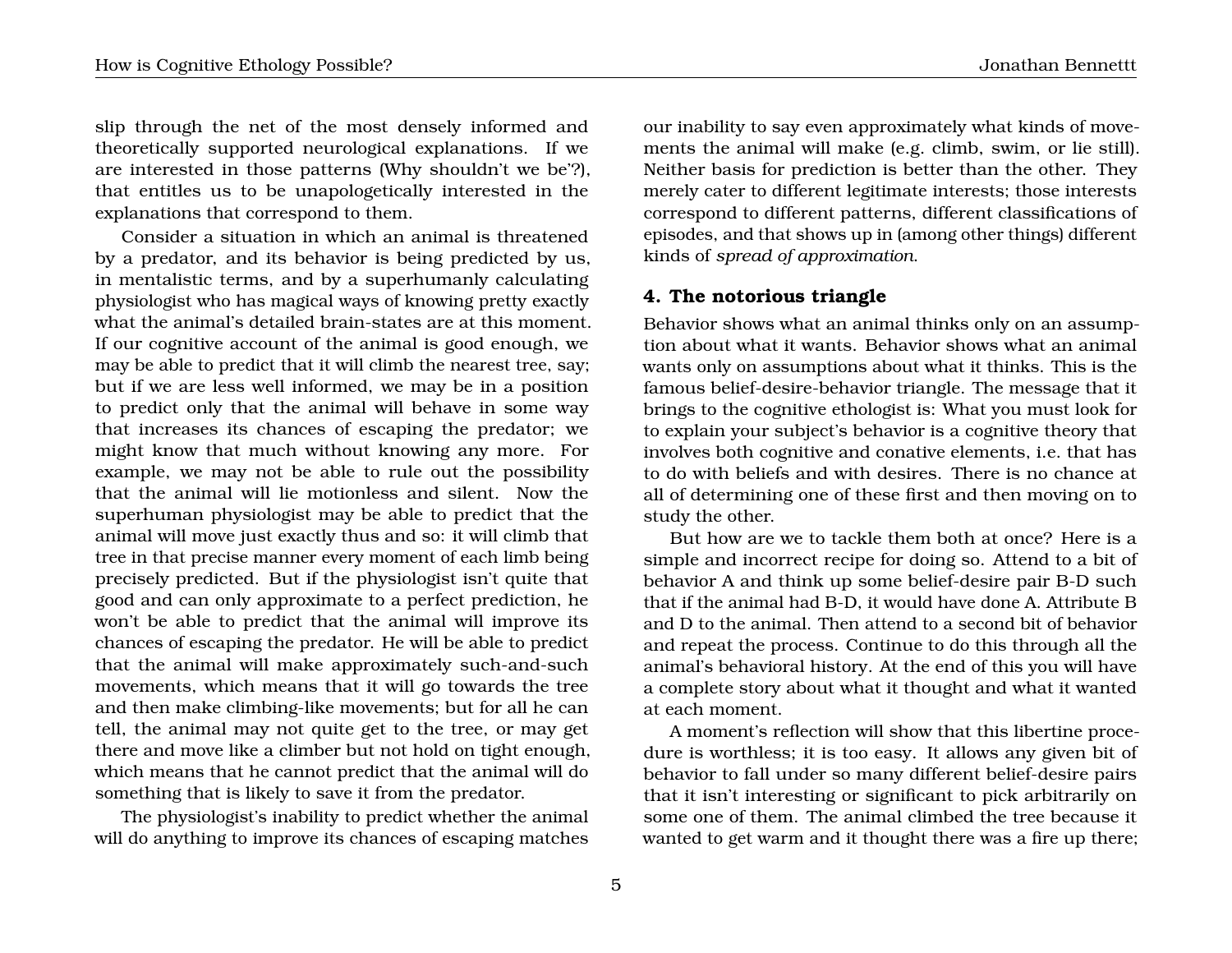or because it wanted to get food and thought the top of the tree was edible; or because it wanted a sexual partner and thought there was one in the tree; or because. . . One can fabricate such belief-desire explanations at will in perfect conformity with the rule of the libertine procedure; so there is no point in coming up with any of them.

Notice that because the libertine procedure does not connect what the animal thinks or wants at one time with what it thinks or wants at another, the procedure cannot lead us to results that will have predictive value. That is one mark of the fact that these explanations don't explain anything. Another sign of trouble is that the libertine procedure makes no provision for the animal sometimes to believe something falsely.

#### **5. From triangle to square**

What the libertine procedure offers us is a glassy surface: because none of our conjectures can run into serious trouble, we are left to skid and slide all over the place with no rough ground on which we can take a stand and no reason to prefer, in a given situation, to attribute one belief-desire pair rather than another. What we need as rough ground is some independent basis for preferring some attributions to others for a particular animal at a particular time.

The way we find this basis is by developing some theory about what the animal is likely to believe when it is in such and such an environment and when its sense organs are in such and such a condition and are oriented in such and such way. This is a theory about the relation between the animal's sensory inputs and its beliefs. When we have that, our theory turns out to have not just the three items in the triangle but four: (a) sensory inputs leading through (b) beliefs and (c) desires to (d) behavioral outputs.

But how are we to get any generalizations about what

beliefs the animal is likely to have when it has such and such sensory inputs? To do that, we must see what beliefs are indicated by its behavior, but we have seen that the behavior won't tell us about the animal's beliefs unless we know what it wants. Are we, then, still stuck unless we can get some independent basis for judging the likelihood of various attributions of wants? I think not. All we need is a general assumption to the effect that the animal's desires don't change very quickly. Let's start with the strongest form of that assumption and pretend to be sure that the animal's basic desires are always the same. Then we search for some hypothesis about what those unchanging desires are and some general hypotheses about what the animal is apt to believe in various kinds of environments. We are looking for two bits of theory at once, each under its own constraint (the beliefs must relate systematically to the environments; the desires must always be the same), and together they must satisfy the further constraint of yielding belief-desire attributions that fit the animal's actual behavior.

The idea that the animal's desires are always the same is unrealistic. Let's drop it. Actually, there is no difficulty of principle in allowing that our animal's desires might change slowly over time. That still allows us to proceed in nearly the way I have described, with just a slight weakening of the independent constraint on the attributed desires. But might not some of the desires change quickly. Yes indeed. The animal wanted food an hour ago, but in the interim it has gorged; it wanted to play this morning, but now it is tired; it wanted sex five minutes ago, but now it is recovering from an orgasm. There is no threat to our theory from this kind of desire-change, because changes of this kind are caused by and thus correlated with external observable changes in the animal's condition or circumstances. If our no-change-or-slow-change theory gets bogged down, and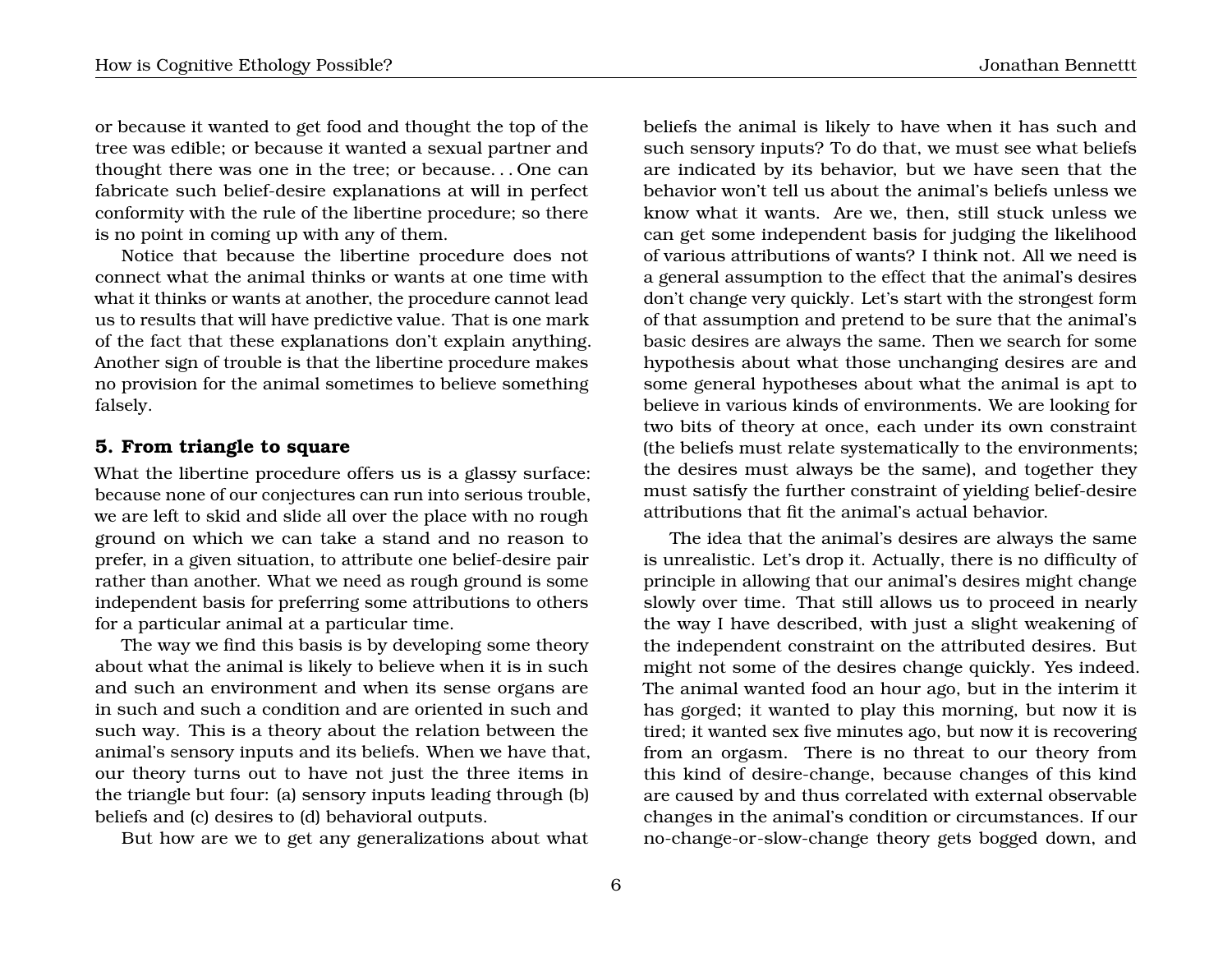can't provide enough true predictions, we can then consider the possibility that the animal undergoes some fast changes of desire, and we can watch for the causes of these changes. If we find them, our control over the theory is restored. And if all goes well. we have a theory that predicts as well as explains. In principle. we can predict what our animal is going to do in the next minute or two because we know (a) what the belief-affecting features of its present environment are and how they affect its beliefs. and (b) what its long-term desires are and what, if any, features of its present circumstances are likely to alter those; so we have a basis for saying what it now thinks and wants, and from this we can infer what it will do.

(What if the animal's basic desires change rapidly with no external indications that this is going on? (The resultant behavior will indicate, too late for prediction, that it *has* gone on.) So far as I can see. the behavior of such an animal would be entirely unpredictable and therefore unexplainable. Such an animal, if there were one, would have to lie outside the purview of the cognitive ethologist.)

That four-point procedure is what saves ethology from the threat of complete and hopeless indeterminacy—the threat that any thought-want attribution can be challenged by some equally well-supported rival because a different belief attribution can always be made safe with help from an appropriate shift in the attributed desire· That is the threat to which we would be open if we followed the libertine procedure; but the anchoring of beliefs not only to behavioral outputs but also to sensory inputs gives us an independent grip, putting gravel under our feet so that we don't skid uncontrollably.

1 don't mean to be offering the assurance of fully determinate results. Daniel Dennett (1987, chapter 2), with help from others, has made an unanswerable case for holding that

there could be some indeterminacy: Given two somewhat different accounts of what an animal thinks and believes, there may not always be any fact of the matter as to which is correct. The question of how much determinacy there can be is an empirical one: it's no use pontificating about it before doing the work. I am inclined to agree with Dennett that there is a significant amount, i.e. that in cognitive ethology it is inevitable that the data will underdetermine the theory by a good deal. But I see no reason to think, and neither does Dennett, that the underdetermination goes so far as to subvert the whole endeavor in the manner threatened by a careless and panicky look at the belief-desire-behavior triangle.

# **6. 'Higher' and 'lower'**

There is an impressive amount of disagreement over the conjectures through which ethologists seek to explain animal behavior. All the disagreements seem to have this form: John Doe offers data about animal behavior that he says are best explained by hypothesis  $H_1$  about the animal in question, and Jane Doe says that those data can just as well be explained by hypothesis  $H_2$ , which is preferable to  $H_1$ because it attributes less to the animal, is more economical, less generous, in what it says about the animal's mind. I don't have any hard-edged general account of what makes one hypothesis (let us say) 'higher' than another, but some species of the genus are easy enough to mark out.

**(1)** One hypothesis is higher than another if it attributes cognitive mentality while the other doesn't. For example,  $H_1$ says that the lizard shot out its tongue because it wanted to catch a fly and thought that this was the way to catch one, whereas  $H_2$  says that the lizard shot out its tongue because it received a visual stimulus of kind K and had been habituated—or is hard-wired—to make that kind of tongue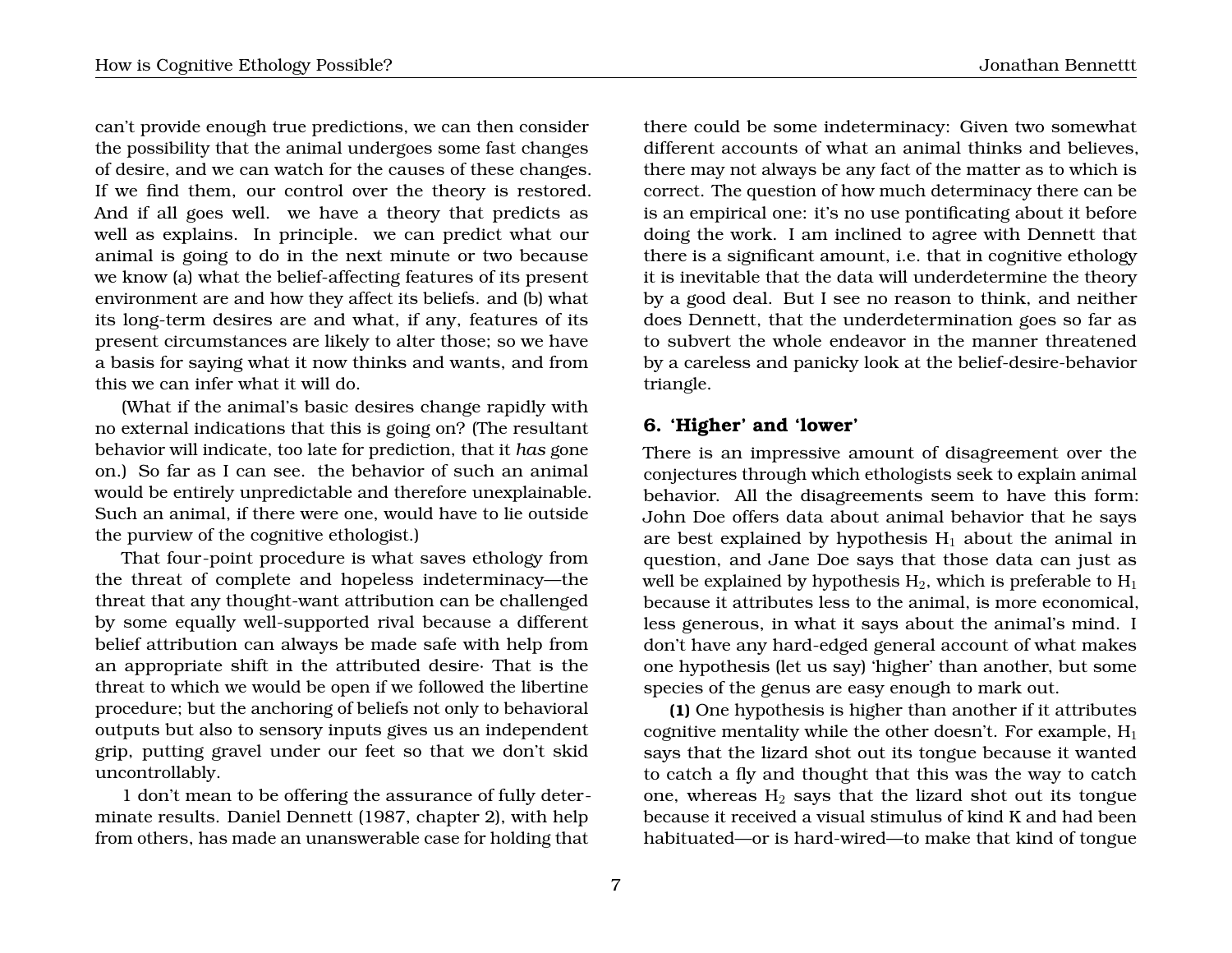movement on the receipt of that type of stimulus.

**(2)**  $H_1$  is higher than  $H_2$  if the thoughts it attributes are more complex than those attributed by the other. For example,  $H_1$  says 'The dog is digging there because it thinks that it buried a bone there earlier and thinks that buried bones stay put', while  $H_2$  says 'The dog is digging there because it thinks there is a bone there'. We may have evidence that if  $H_2$  is true,  $H_1$  must also be true, i.e. the dog thinks that the bone is there now because it thinks that that's where it put the bone and believes that buried bones stay put. But in the absence of extra reasons for that view of the matter, if the behavioral facts are well enough explained by  $H_2$ ' then it should win out over  $H_1$ '.

**(3)** If  $H_2$  attributes thoughts that are only about the superficial sensorily given features of things, whereas  $H_1$ attributes thoughts that are not so confined, then  $H_1$  is higher than  $H_2$ . For example,  $H_1$  says that the monkey called in that way because it wanted its companions to think there was a leopard nearby;  $H_2$  says that it gave the call because it wanted its companions to climb into trees. Both of these explanations involve cognitive mentality, and neither is clearly much more complex than the other; but  $H_1$  counts as higher because it attributes to the animal a desire to make the others believe something (a thought about a thought) whereas  $H_2$  attributes merely a desire to get the others to do something (a thought about a movement).

I have a few ideas about how to pull all this together into a unitary generic account of what it is for one hypothesis to be higher than another, but they are still too incomplete to be worth presenting. Supposing (as I now shall) that we have a usable notion of higher and lower, and that we agree that we ought always to prefer the lowest hypothesis that will satisfactorily explain the behavioral facts, what use are we to make of this in practice?

### **7. Testing mentalistic hypotheses**

Dennett (1983) offered some help with this in his first venture into real-world cognitive ethology. In essence, his offering had two items in it: (a) the principle of rationality, which says that *ceteris paribus* we are entitled to assume that an animal will do what it thinks will achieve its goal, and (b) Lloyd Morgan's canon, which says that *ceteris paribus* we should always prefer the lower to the higher of two mentalistic hypotheses.

The former of these is right. Indeed, it is fundamental to the project of cognitive ethology in a way that Dennett does not bring out. The most elemental move that gets cognitive ethology under way is that of principles about what the animal is likely to believe in given kinds of environments and finding goals that can be attributed to it, that will let one reasonably conjecture that the animal does A because it wants G and thinks that doing A will produce G. Without that last part, which is just an application of the rationality principle, neither beliefs nor desires can be connected with behavior at all.

Dennett's other offering is right too. Without it, cognitive ethology is possible but is so unconstrained, so undisciplined, as not to be worth doing.

The two offerings jointly constitute a testing procedure for mentalistic hypotheses. To test hypothesis H, according to which the animal thinks that P and wants G, attend to it in a situation where that thought and that belief would lead a rational animal to do A and see whether it does A.

If it doesn't, H is false. If it survives that test, there is another to which it can be subjected. Examine the animal's behavior that might be explained by H, and consider whether some lower hypothesis might explain it just as well. If so, then H is condemned as unacceptable. In my not very satisfactory comments on that paper of Dennett's, I was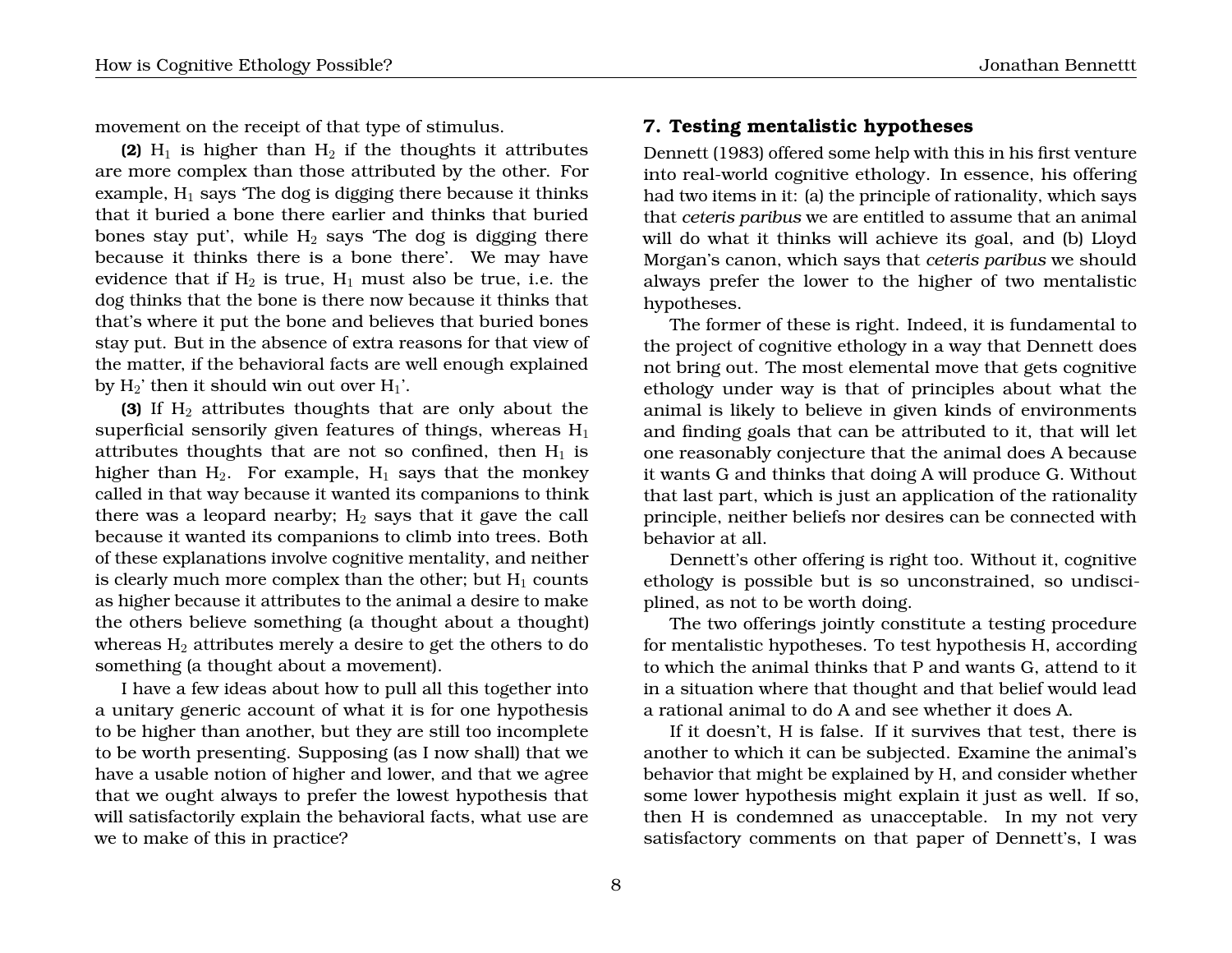(without realizing it) struggling with two thoughts at once: (a) Dennett had provided only a negative testing procedure, and cognitive ethologists need help with devising hypotheses in the first place, and (b) Dennett hadn't said enough about what it is for a given hypothesis to fit or cover or prima facie explain a range of behavioral data. He left to mere intuition the decisions about what a given hypothesis has in the way of prima facie rivals. I don't now think that there is much in the first of these two ideas, but there is some force in the second. It would be a pity if we couldn't get beyond Dennett's two-part recipe, so that when an ethologist came up with a mentalistic hypothesis and tried and failed to find any lower rivals to it, he merely sat trembling, hoping that no more ingenious and mean-minded colleague would succeed where he had failed. Could we not at least provide some general guide concerning where and how to look for rivals? I think we can, as I now try to show.

# **8. The guiding rule**

For simplicity's sake, let us suppose that our animal's goals don't change, that each of them generates desires that the animal sometimes thinks it can satisfy through its own behavior, and that such beliefs never bring into play two desires that cannot both be satisfied (Bennett. 1976, sections 18–20). Then all we have to look at are the different situations in which this animal thinks there is something it can do that will lead to the satisfaction of one of its desires. Let us look into the class of behavioral episodes in which we think that the animal aims to satisfy desire D, for example, the desire to get food.

Cognitive explanations are not supported if the relevant behavior is all covered by this: Whenever the animal picks up a trace of chemical C in the water, it waves its tentacles and then brings them towards its mouth. That plainly invites

explanation in terms of simple stimulus-response triggers giving no purchase to explanation in terms of wants and thoughts. Why? For two reasons: (a) The class of situations in which the behavior occurs can be marked out without reference to anything of the form 'evidence that doing A will produce food', and (b) the class of behaviors can be marked out without reference to 'getting food'. The facts are adequately caught in the statement that whenever the animal has such and such a stimulus-kind of input, it produces such and such a motor-kind of output.

Here is a first approximation to the contrasting case: The class of behaviors to be generalized over involves inputs whose simplest or only unified description is that in each of them the environment is such that there is something the animal can do that will bring it food; and involves outputs that are united only in that in each of them the animal moves in some way that results in its getting food. But that is only a first approximation. It would be right only if our animal never went wrong about what would bring it food. I am content to use simplifying, idealizing assumptions so that the discussion doesn't get bogged down in details, but the possibility of error is too important to be idealized away.

So we need to replace that account of the class of inputs by something like this: Each of the relevant environments is, given the animal's perceptual apparatus and its quality space etc., significantly similar to ones in which there is something the animal can do that will bring food. I shall designate as 'the comparison set' for a given behavioral episode A the class of environments that (a) are relevantly similar to the one in which A occurs, and (b) are such that in each of them there really is something the animal can do that will bring it food. Then I can give an amended description of the outputs, namely: On each occasion, the animal moves in a way that would bring it food if the environment were a member of the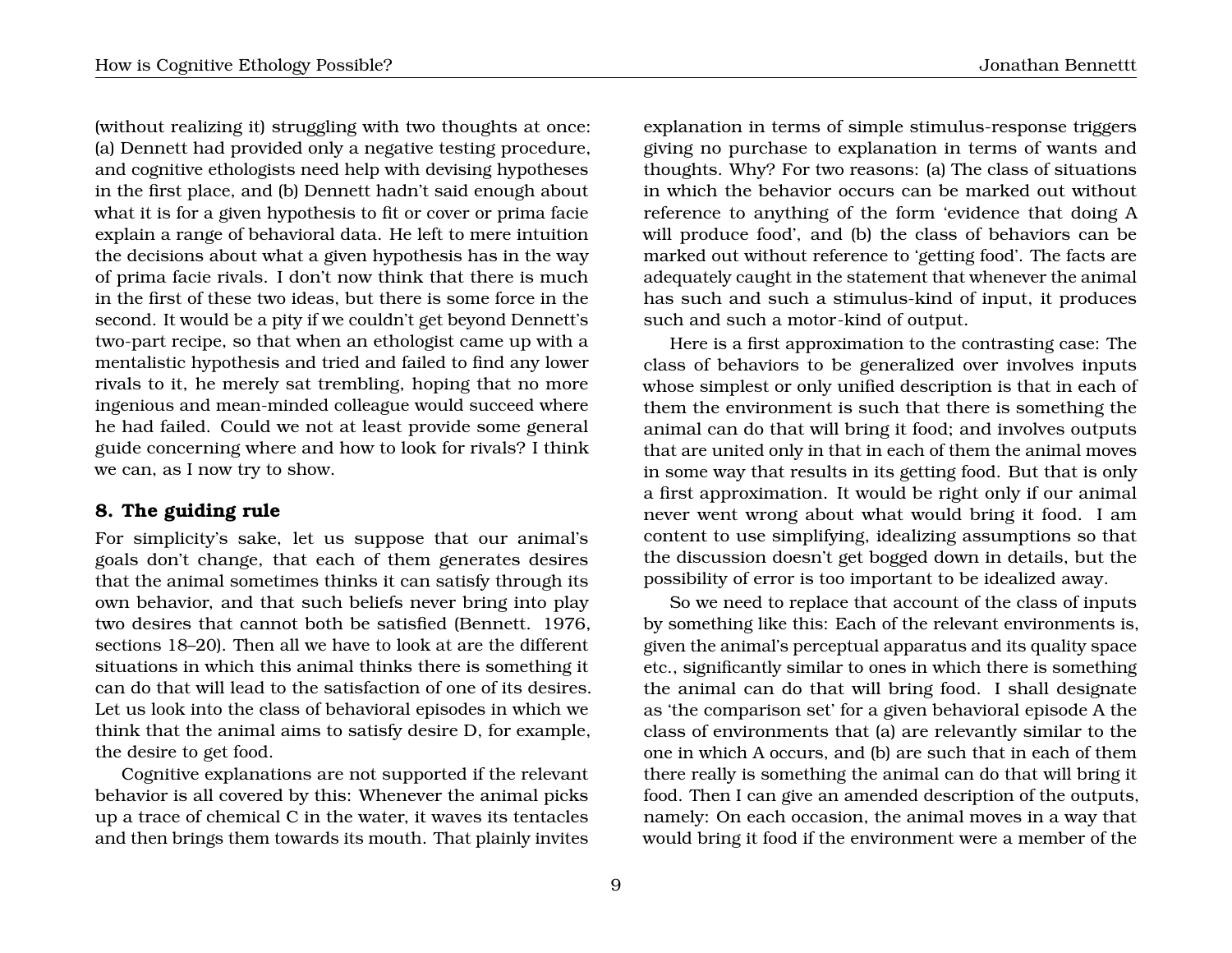comparison set. Of course in most cases the environment is a member of the comparison set, but if we don't make allowances for the possibility of error, our account will be too drastically idealized and oversimplified.

(There might be some slight misperformance on the animal's part—a slip of the paw, a tiny but significant failure—of such a sort that even if the environment were as the animal thinks it is, the goal still wouldn't be achieved. But we would want such a behavioral episode to be explainable in terms of the animal's having that goal. So, strictly speaking, I ought to have said '. . . moves in a way that would be likely to bring it food if. . . ' or '. . . moves in a way that would nearly bring it food if. . . '. That would provide for the possibility of failure of execution, which is different from failure as a result of cognitive error.)

Now, both versions of the input side of the story involve the notion of food-getting behavior: In the simple version, each environment is one where the animal can get food: in the version that allows for error, each environment is significantly like ones in which the animal can get food. The notion of the animal's getting food can't be replaced by anything unitary that doesn't involve that, and that it why it is legitimate to explain these behavioral episodes in terms of the animal's thinking that what it is doing will get it food. If there were some single stimulus kind of sensory input—a particular kind of patch in its visual field, a particular kind of smell, or the like—such that on each relevant occasion the animal received a stimulus of that kind, then these behaviors would not support the attribution of wants and thoughts about getting food. *The getting-food content is justified by the need for the notion of food-getting in characterizing the class of environments in which the behavior occurs.*

My guiding rule applies not only to the question of whether it is all right to attribute content, but also to the

question of what content to attribute. Did the monkey want its companions to *believe there was a leopard nearby* or merely to *climb a tree*? (I am assuming that the former is higher than the latter.) To have decent evidence that the former attribution is right, we need a class of behaviors in which it is not always the case that the animal's behavior is apt to get its companions to climb trees. If the monkeys can use the information that a leopard is nearby in various ways, and animal X's warning cries occur when any one of these uses could be made of the information, the relevant class of environments is marked off as containing all and only environments where X can behave in a manner that will get its companions to *behave in a manner appropriate to the information that there is a leopard nearby*. Just as in the earlier example, the class of environments is unified with help from the concept of food-getting, which justifies putting food-getting into the animal's goal and thus its belief, so in this example the class of environments is unified with help from the concept of *behaving in a manner appropriate to the information that there is a leopard nearby*; so we are entitled to put *that* into the animal's goal and into its belief. And that is going to pass muster for the animal's having a goal and a belief concerning the others' *believing* that there is a leopard nearby: in the absence of language, there is no chance of getting nearer than that to thoughts and wants regarding the beliefs of others.

# **9. The output side of the story**

What about the output side? I said that we get from a stimulus-response explanation of the behavior to a cognitive one through the move from  $(1<sub>I</sub>)$  the case where the relevant inputs belong to a single stimulus-kind to  $(2<sub>I</sub>)$  the case where they are united only by their similarity to situations where the animal can get food. Could we not also make the ascent